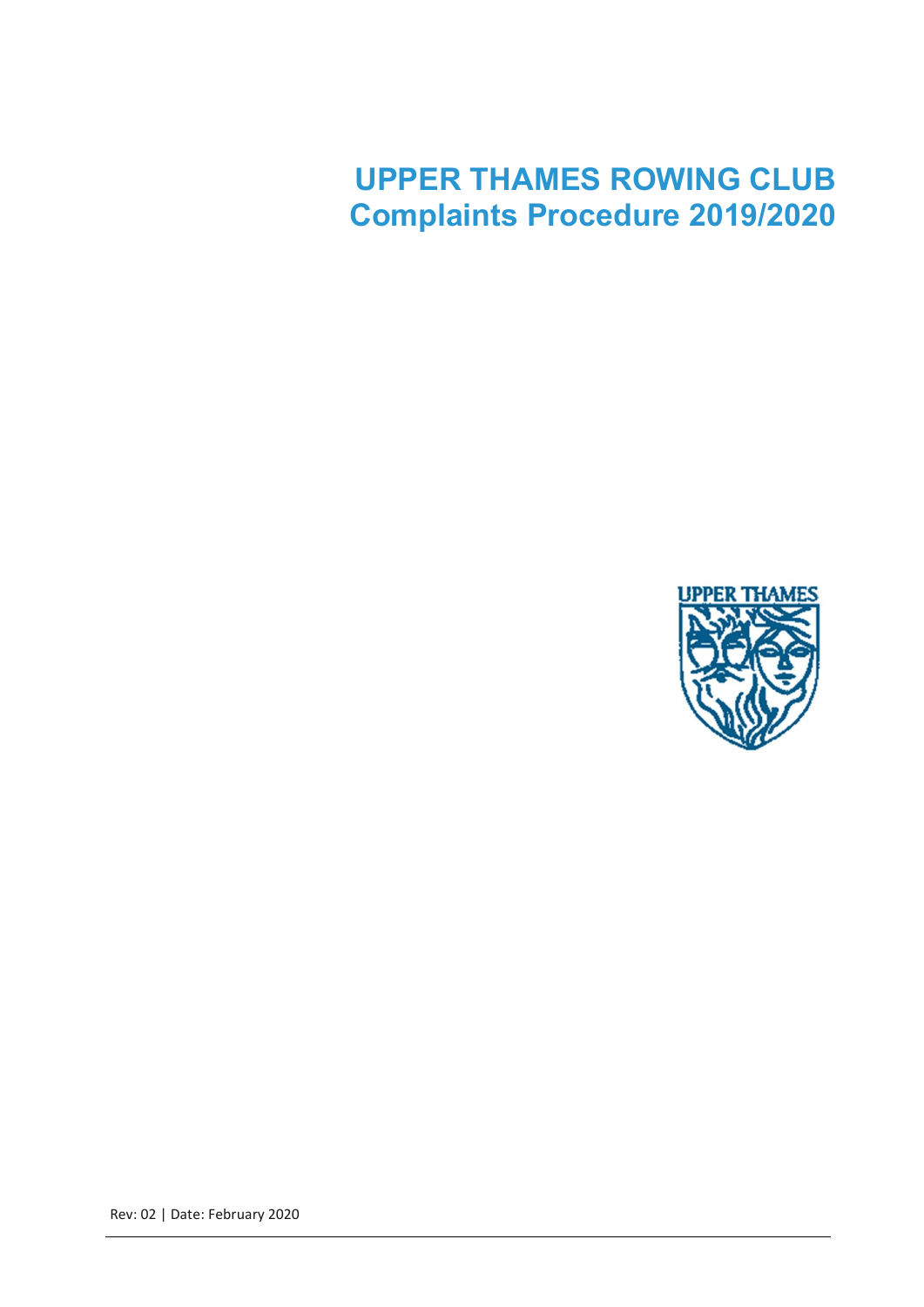# Document Control Sheet

| <b>Revision</b> | <b>Date</b> | <b>Description</b>                  | <b>Prepared</b>      | <b>Reviewed</b>                         |
|-----------------|-------------|-------------------------------------|----------------------|-----------------------------------------|
| 01              | 03/09/19    | DRAFT - based on BR<br>guidelines   | Justin<br>Sutherland | <b>Stewart</b><br>Bell, Mark<br>Shimmin |
| 02              | 03/02/19    | Updated with informal<br>complaints | Justin<br>Sutherland | Committee                               |
|                 |             |                                     |                      |                                         |
|                 |             |                                     |                      |                                         |
|                 |             |                                     |                      |                                         |
|                 |             |                                     |                      |                                         |
|                 |             |                                     |                      |                                         |
|                 |             |                                     |                      |                                         |
|                 |             |                                     |                      |                                         |
|                 |             |                                     |                      |                                         |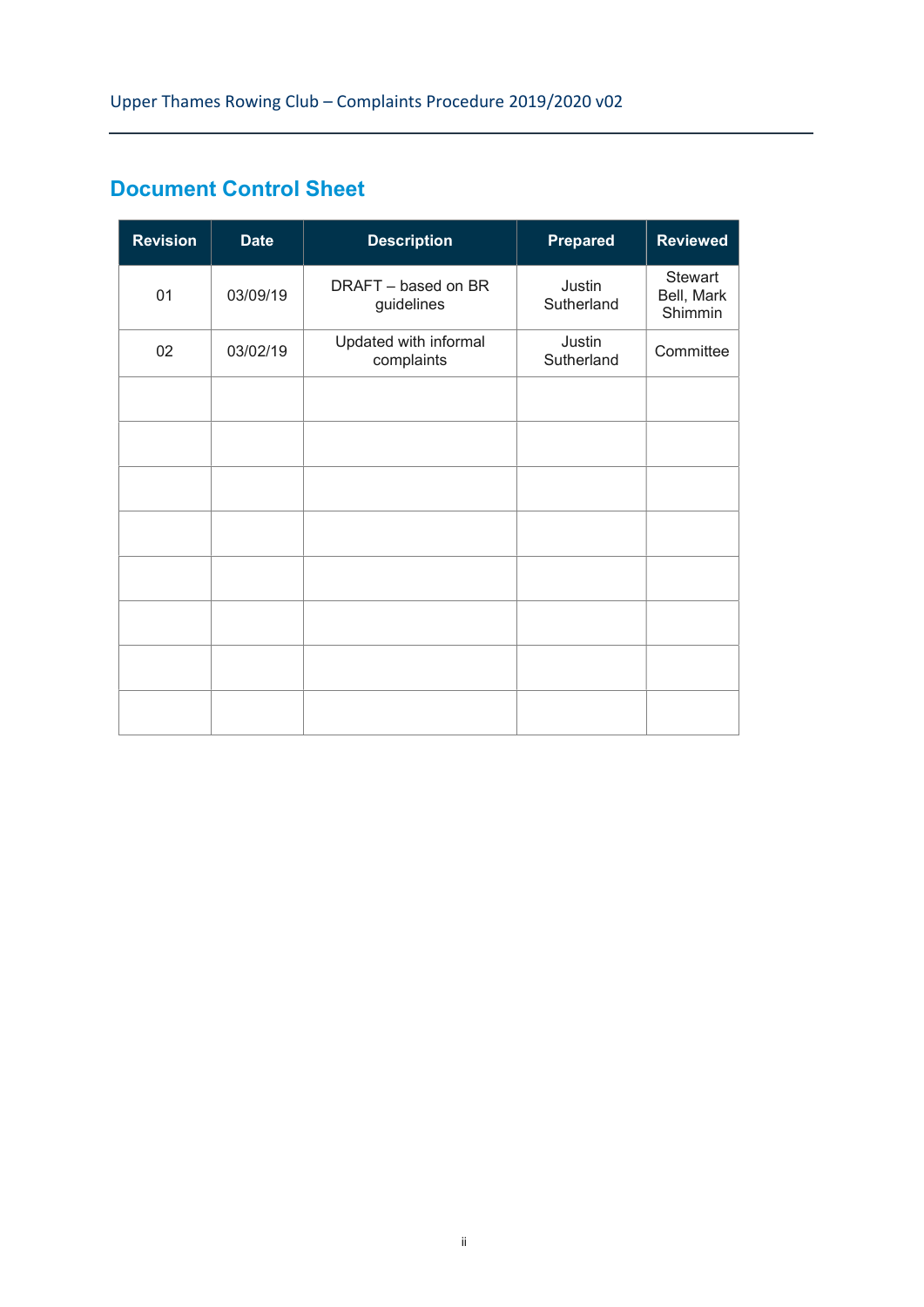# **Contents**

| $\mathbf 1$ |      |  |  |
|-------------|------|--|--|
|             | 11   |  |  |
|             | 1.2  |  |  |
|             | 1.3  |  |  |
|             | 1.4  |  |  |
|             | 1.5  |  |  |
|             | 1.6  |  |  |
|             | 1.7  |  |  |
|             | 1.8  |  |  |
|             | 1.9  |  |  |
|             | 1.10 |  |  |
|             |      |  |  |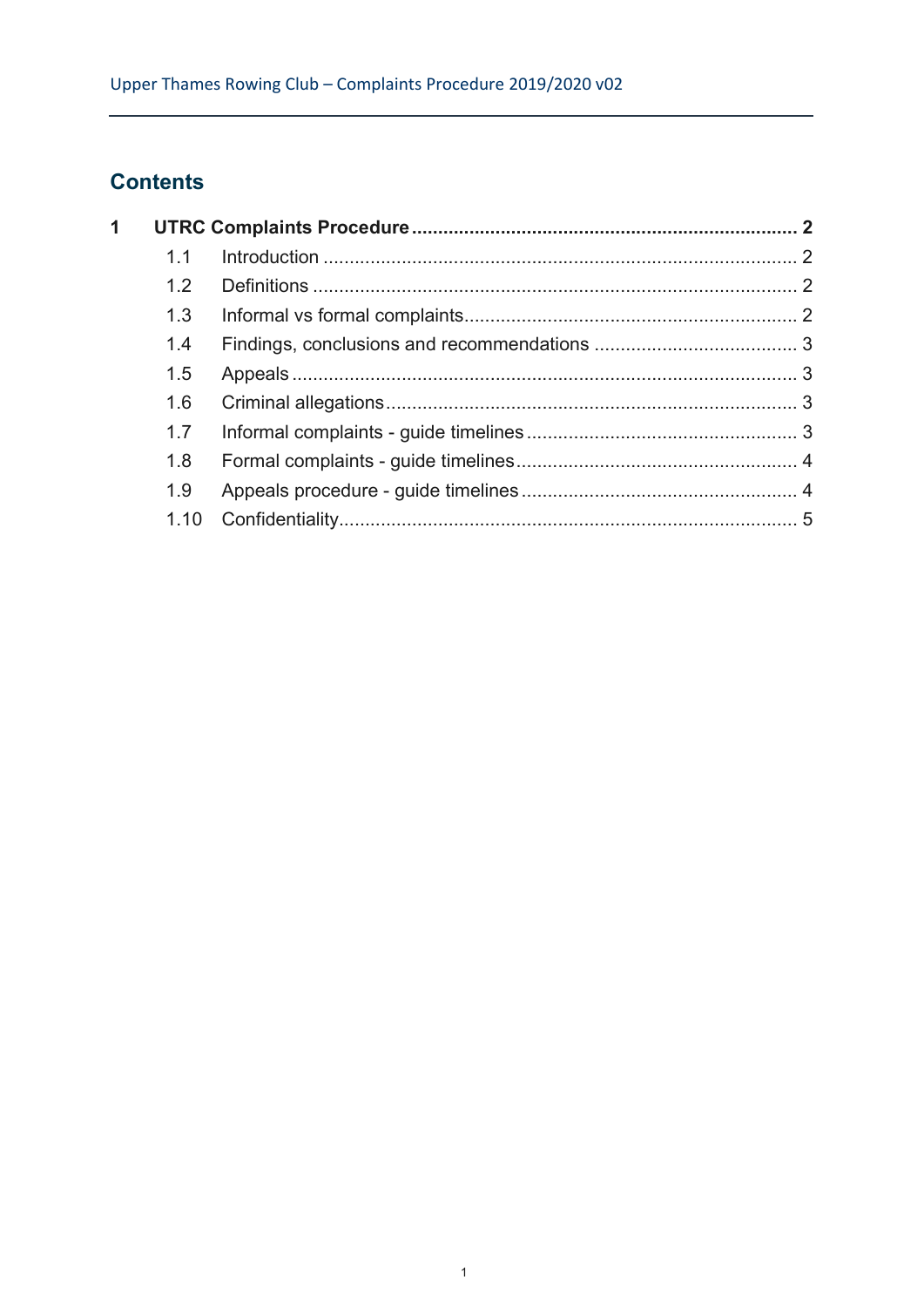# 1 UTRC Complaints Procedure

#### 1.1 Introduction

It is inevitable that from time to time in a rowing club members will get upset by other members or events. Ideally, these situations can be resolved before matters escalate. However, sometimes members may wish to register a complaint; the following is an indication of what members can expect from the club in dealing with complaints.

The over-riding principle in managing a complaint is that the main parties are made aware of the process by which a complaint will be managed, and are able to make representation if they reasonably believe the process to be flawed. The club must ensure every complaint is handled impartially, retaining a degree of discretion to manage the process in the best interests of all concerned, and adhering to all material aspects of BR advice.

Every complaint is unique and, within the parameters laid out below, should be treated as such. A "one-size-fits-all" approach is not always appropriate.

# 1.2 Definitions

The Complainant - the person making the complaint.

The Complaint Commissioner - is the person taking ownership of the management of a Complaint, in the first instance the Chairman (although this responsibility can be delegated).

The Complaint Panel - if the Complaint Commissioner deems it appropriate to convene an independent panel to investigate a complaint this panel shall be known as The Complaint Panel. No one shall be included on such a panel if they are involved in any material manner with the complaint in question or have a conflict of interest, although they may know the participants.

The Complaint Investigator - the person with responsibility for investigating a complaint. This can be the Chairman in an informal complaint or, in a formal complaint, someone leading the investigation (e.g. the Chair of the Complaint panel).

The Appellant - any party appealing a decision or sanction.

# 1.3 Informal vs formal complaints

There are two basic types of complaint - formal and informal, the difference being the process.

An informal complaint is likely to involve on-going face-to-face conversations and monitoring in an attempt to resolve difficulties between two or more parties, whereas a formal complaint will likely involve written submissions and a more impersonal approach.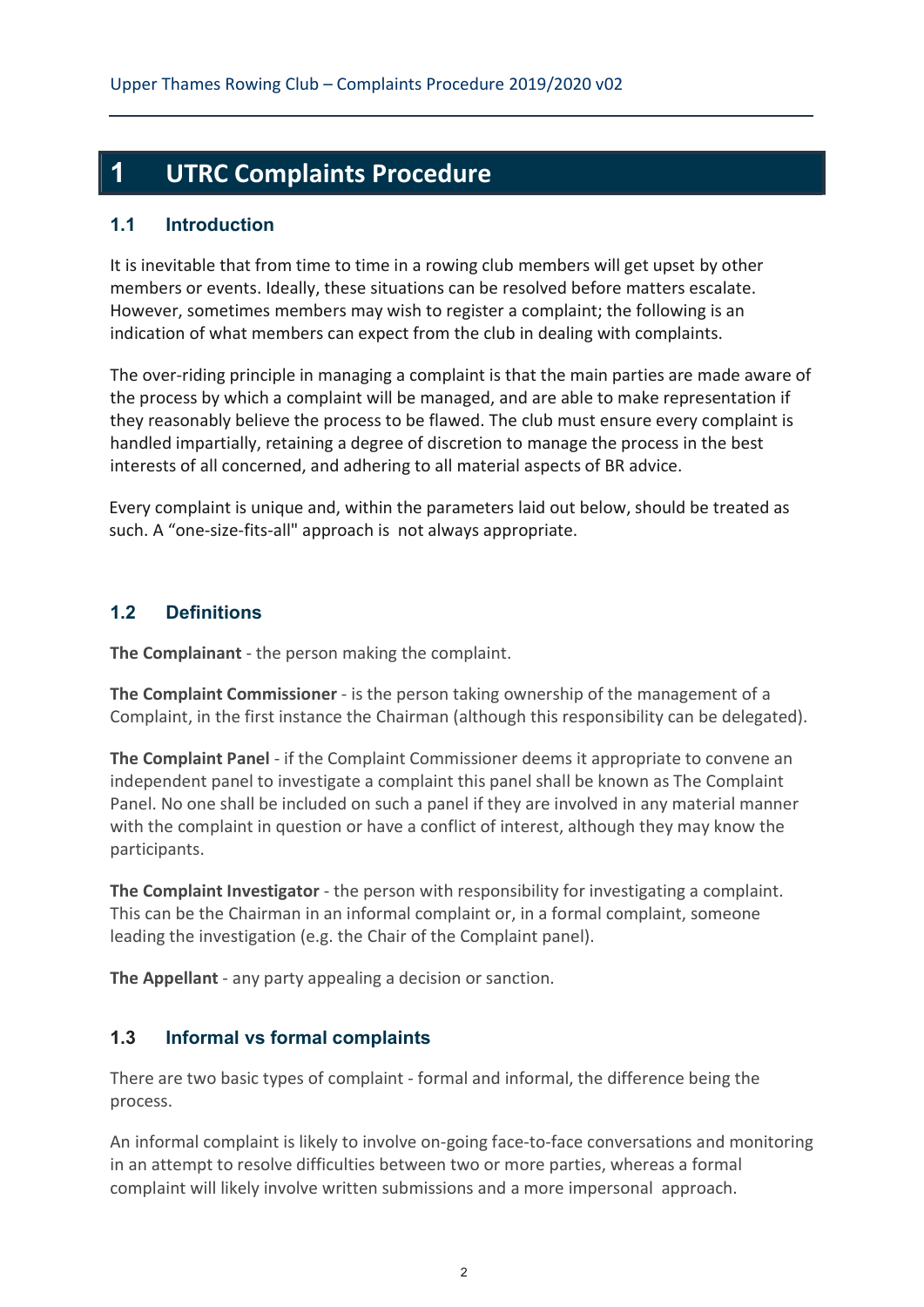Informal complaints might be more appropriate in cases where personalities clash and a degree of goodwill remains intact. In a formal complaint, a panel of independent people may be convened to examine the issues. An informal complaint might result in agreed changes of behaviour and the opportunity for parties to express their feelings, whereas formal complaints might lead to recommendations with potentially greater consequences.

In deciding which approach is best, a Complainant should consult with the Complaint Commissioner. Generally speaking, an informal approach is preferred where possible as it may be more likely to have less overall impact on the club and its members.

All complaints should be dealt with in a timely manner and concluded as soon as practically possible.

In all complaints, the Complaint Commissioner retains the right to assess the merit of a complaint before it is taken forward.

#### 1.4 Findings, conclusions and recommendations

At the conclusion of an informal complaint all parties will be informed of the agreed resolution. At the conclusion of a formal complaint, findings will be recorded and recommendations made to the elected Committee, who will make final decisions and apply any sanctions deemed necessary. No one on a Grievance Panel or Committee with a conflict of interest will be involved in making such decisions.

# 1.5 Appeals

All parties have the right to appeal to an Appeals Panel on the grounds of process, facts or proportionality within three months of any sanction being applied. Ideally, Appeals should be concluded within a month. The decision of an Appeals Panel shall be final and without regard for the views of the elected Officers of the Club.

#### 1.6 Criminal allegations

In the event of potential criminality, the Complaint Commissioner and Complainant should discuss approaching the Police. In these cases a UTRC Complaints process cannot take place until such time as the Police or other external parties have concluded their enquiries and/or subsequent actions taken by them have been fully discharged.

#### 1.7 Informal complaints - guide timelines

Informal complaints generally take anything from a day to a month to resolve. Once an informal complaint has been lodged with the Chairman / Complaint Commissioner all reasonable steps will be taken to keep parties updated regarding the process and any on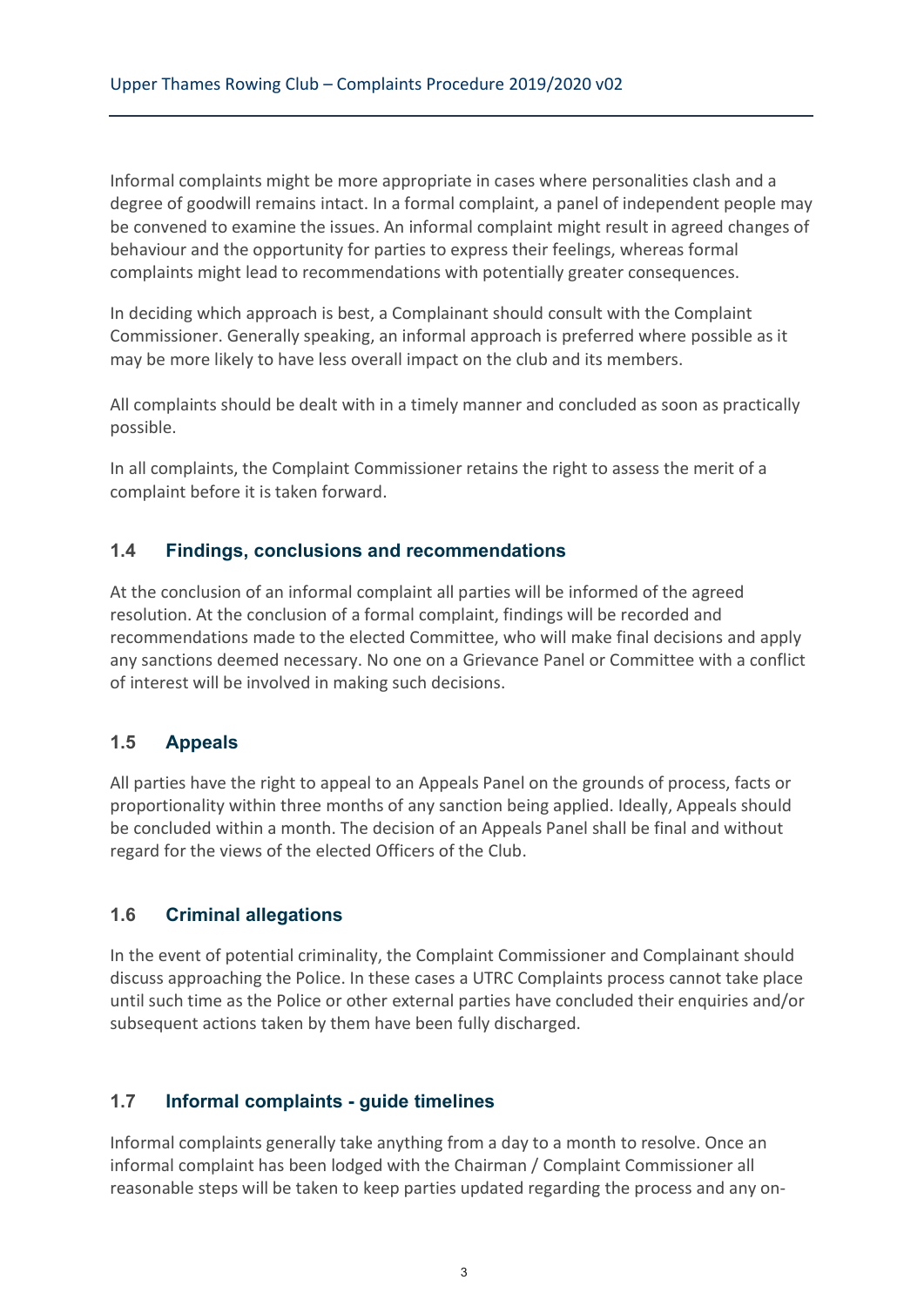going monitoring required. Once a satisfactory resolution has been achieved all parties will be informed that the process has ended.

### 1.8 Formal complaints - guide timelines

The following timelines are illustrative and advisory only, not set in stone. Generally speaking, the quicker the resolution the better, so some of the stages set out below might be expedited which would reduce the two month "illustrative" process accordingly. As we are a volunteer organisation, some lee-way has been afforded in each stage of the process that may not be the case in a commercial organisation:

Day 1 - Chairman and Complainant to meet at earliest opportunity to discuss and agree their understanding of the complaint; Chairman to decide most appropriate course of action and inform Complainant within one week of that course of action.

Day 14 - if convening a Complaints Panel, by Day 14 the Chairman /

Complaint Commissioner should have done so.

Day 21 - by Day 21 the Complainant should have provided full written details of the complaint with all supporting evidence and witness statements.

Day 28 - within a week of that, those cited in a complaint should have been informed as to the nature of the complaint being made against them in order that they can prepare a response.

Day 35 - all such responses (including statements and evidence) from those cited should be provided to the Complaint Investigator within a week, and such responses should be forwarded by the Complaint Investigator to the Complainant for their final consideration and response.

Day 42 - the Complainant's final response should be provided to the Complaint Investigator within a week.

Day 49 - within a week of receiving all written submissions, the Complaint Investigator should decide if there are any other measures necessary in reaching findings, such as holding a hearing or speaking formally to anyone else. If so this should be done as soon as reasonably possible. If not, all outcomes and recommendations should be sent to the Chairman.

Day 60 - ideally within ten days the Committee should have considered all outcomes and recommendations made, made decisions and informed all parties as appropriate of such decisions and outcomes.

# 1.9 Appeals procedure - guide timelines

Appeals may be lodged any time within three months of parties being informed of actions and decisions. Appeals can only be lodged on the basis of process, proportionality or fact.

Appeals should be addressed in the first instance to the Chairman who will discuss the grounds for Appeal with the Appellant and seek to appoint an Appeals Panel within two weeks of notification. Appeals Panel members will have had no previous involvement with the Complaint in question and may include those from outside the club with experience of issues pertinent to the Appeal.